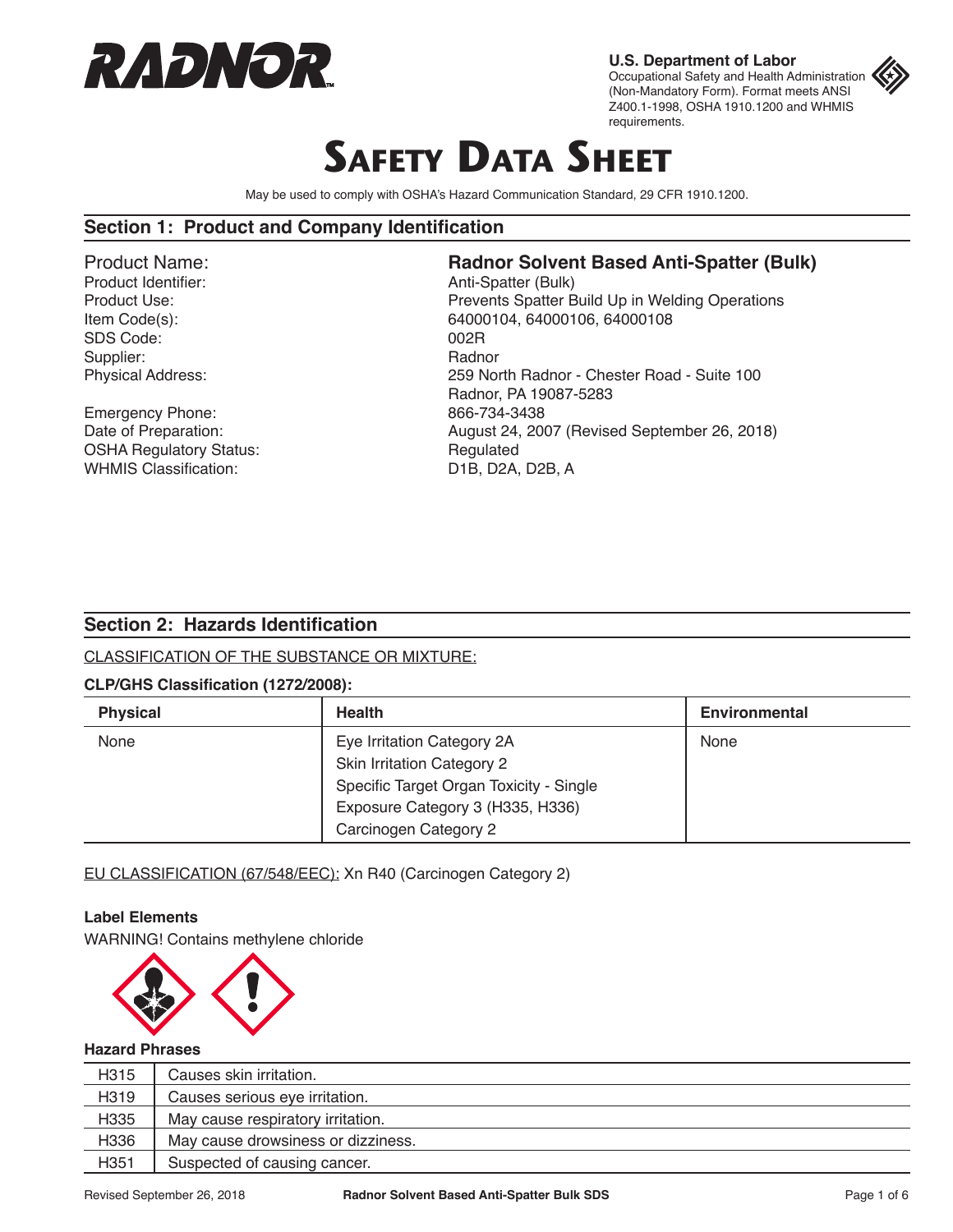#### **Precautionary Phrases**

| P201             | Obtain special instructions before use.                                                            |
|------------------|----------------------------------------------------------------------------------------------------|
| P <sub>261</sub> | Avoid breathing dust/fume/gas/mist/vapors/spray.                                                   |
| P <sub>264</sub> | Wash thoroughly after handling.                                                                    |
| P271             | Use only outdoors or in a well-ventilated area.                                                    |
| P280             | Wear protective gloves/protective clothing/eye protection/face protection.                         |
| $P305 +$         | IF IN EYES: Rinse cautiously with water for several minutes. Remove contact lenses, if present and |
| $P351 +$         | easy to do. Continue rinsing.                                                                      |
| P338             |                                                                                                    |
| $P337 +$         | IF EYE IRRITATION PERSISTS: Get medical advice/attention.                                          |
| P313             |                                                                                                    |
| $P302 +$         | IF ON SKIN: Wash with plenty of soap and water.                                                    |
| P352             |                                                                                                    |
| $P332 +$         | IF SKIN IRRITATION OCCURS: Get medical advice/attention.                                           |
| P313             |                                                                                                    |
| P362             | Take off contaminated clothing and wash before reuse.                                              |
| $P304 +$         | IF INHALED: Remove to fresh air and keep at rest in a position comfortable for breathing.          |
| P340             |                                                                                                    |
| P312             | Call a POISON CENTER or doctor/physician if you feel unwell.                                       |
| $P308 +$         | IF EXPOSED OR CONCERNED: Get medical advice/attention.                                             |
| P313             |                                                                                                    |
| $P403 +$         | Store in a well-ventilated place. Keep container tightly closed.                                   |
| P <sub>233</sub> |                                                                                                    |
| P405             | Store locked up.                                                                                   |
| P501             | Dispose of contents/container in accordance with local or national regulations.                    |

#### OTHER IMPORTANT HAZARDS: N/Av

| SUGGESTED HMIS RATING: Health 121 Flammability 111 Reactivity 111 Personal Protection 1C1      |  |  |  |
|------------------------------------------------------------------------------------------------|--|--|--|
| SUGGESTED NATIONAL FIRE PROTECTION ASSOCIATION: Health   2   Flammability   1   Reactivity   1 |  |  |  |

## **Section 3: Composition and Information on Ingredients**

SUBSTANCES:

| <b>Chemical Name</b>                    | CAS#    | <b>EINECS#</b> | <b>EU Classification</b><br>(67/548/EEC) | <b>GHS Classification</b><br><b>Regulation (EC) No</b><br>1272/2008                                                                                                                                                        | $\%$ |
|-----------------------------------------|---------|----------------|------------------------------------------|----------------------------------------------------------------------------------------------------------------------------------------------------------------------------------------------------------------------------|------|
| Methylene Chloride<br>(Dichloromethane) | 75-09-2 | 200-838-9      | Xn (Carc Cat 2) R40                      | Eye Irritation Category<br>2A (H319),<br><b>Skin Irritation Category</b><br>2 (H315),<br>Specific Target Organ<br><b>Toxicity Single</b><br><b>Exposure Category 3</b><br>(H335, H336),<br>Carcinogen Category 2<br>(H351) | >90  |

See Section 16 for further information on EU and GHS Classification.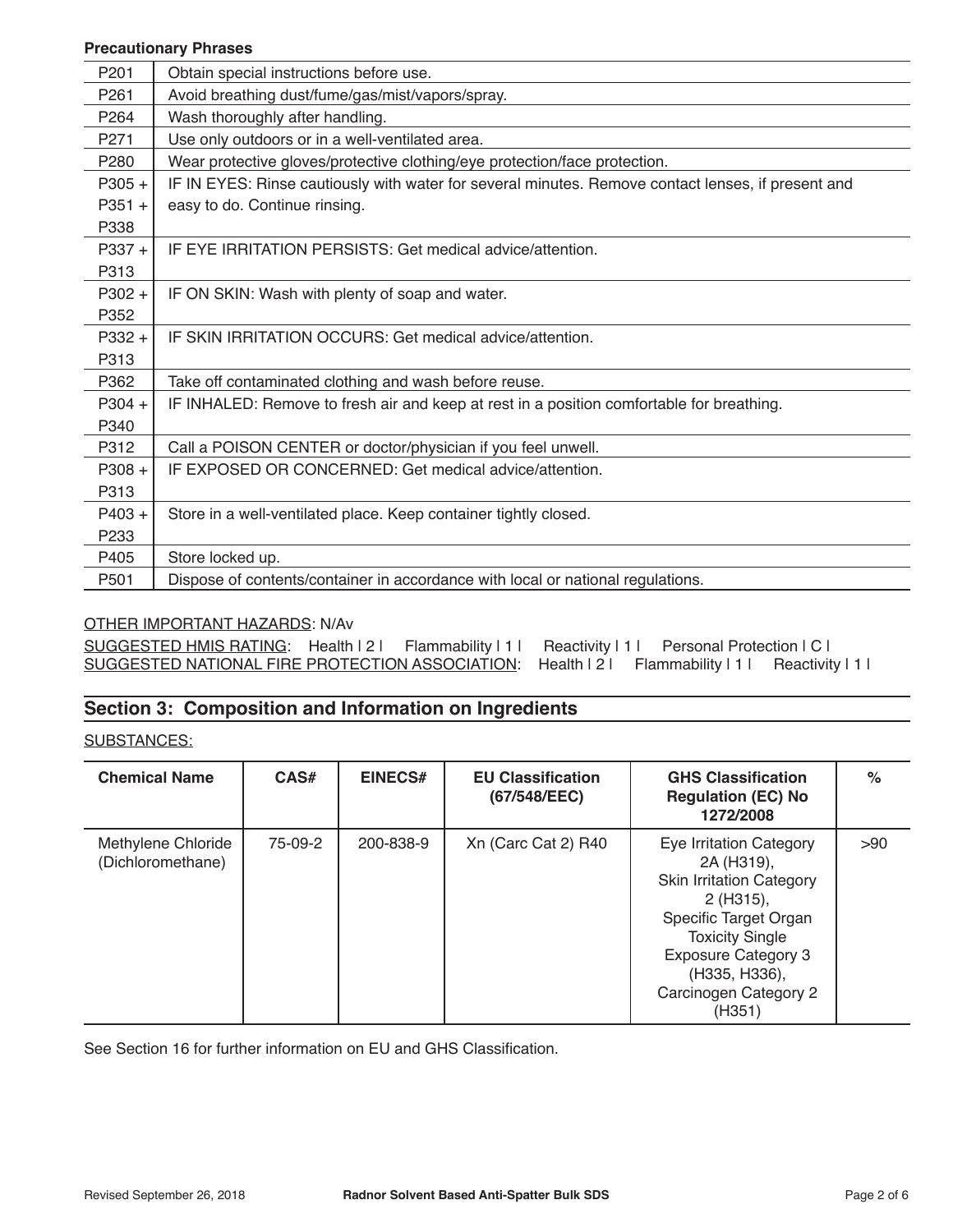## **Section 4: First Aid Measures**

INHALATION: Remove to fresh air. If not breathing, give artificial respiration. If breathing is difficult, give oxygen. Seek medical attention if symptoms persist or if unconscious.

INGESTION: Should actual ingestion occur, do not induce vomiting! Drink a glass of water or milk to dilute. Call a physician or poison control center immediately. Never give anything by mouth to an unconscious person.

EYE CONTACT: Immediately flush with plenty of clear water for at least 15 minutes. Make sure to flush under the eyelids. Consult a physician for definitive treatment.

SKIN CONTACT: Remove with soap and water. Continue flushing with water for several minutes. Use skin cream to counter resulting dryness. Consult a physician if irritation continues or if large skin area is affected.

## **Section 5: Fire Fighting Measures**

MEANS OF EXTINCTION: For warehouse and storage conditions, use NFPA Class B extinguishers (CO<sub>2</sub>, dry chemical or universal aqueous film forming foam).

SPECIAL FIRE FIGHTING PROCEDURES: Wear self-contained breathing apparatus pressure demand. Use water spray to cool fire exposed aerosol containers for containers can rupture violently from heat developed pressure.

UNUSUAL FIRE AND EXPLOSION HAZARDS: When liquid or vapor comes into contact with flames or red hot metal, products of combustion will be created. Firemen should wear self-contained breathing apparatus.

FLASH POINT / DETERMINATION: None to boiling

UPPER FLAMMABLE LIMIT: N/Av

LOWER FLAMMABLE LIMIT: N/Av

AUTO-IGNITION TEMPERATURE: N/Av

HAZARDOUS COMBUSTION PRODUCTS: N/Av

EXPLOSION DATA - SENSITIVITY TO MECHANICAL IMPACT: N/Av

EXPLOSION DATA - SENSITIVITY TO STATIC DISCHARGE: N/Av

## **Section 6: Accidental Release Measures**

LEAK / SPILL RESPONSE: In case of rupture, released content should be contained as any other solvent spill. Spills from aerosol cans are unlikely and are generally of small volume. Large spills are therefore not normally considered a problem. In case of actual rupture, avoid breathing vapors and ventilate area well. Remove all sources of ignition and use nonsparking equipment. Soak up material with inert absorbent. Flush area with water. All rinsate should be placed in safety containers and labeled for proper disposal.

SPECIAL INSTRUCTIONS: In case of rupture contents are generally evacuated from the container rapidly. Area should be ventilated immediately and continuous ventilation provided until all fumes and vapors have been removed. Containers should never be incinerated or burned. See Section 13 for disposal considerations.

## **Section 7: Handling and Storage**

HANDLING PROCEDURES / EQUIPMENT: Avoid prolonged or repeated skin contact. Avoid breathing vapors.

STORAGE REQUIREMENTS: Store in area below 120°F (49°C). Do not incinerate (burn) containers. Assure can is in a secure place to prevent knocking over and accidental rupture. Always replace overcap when not in use. For store of pallet quantities, compliance with ANSI/NFPA 30B is recommended.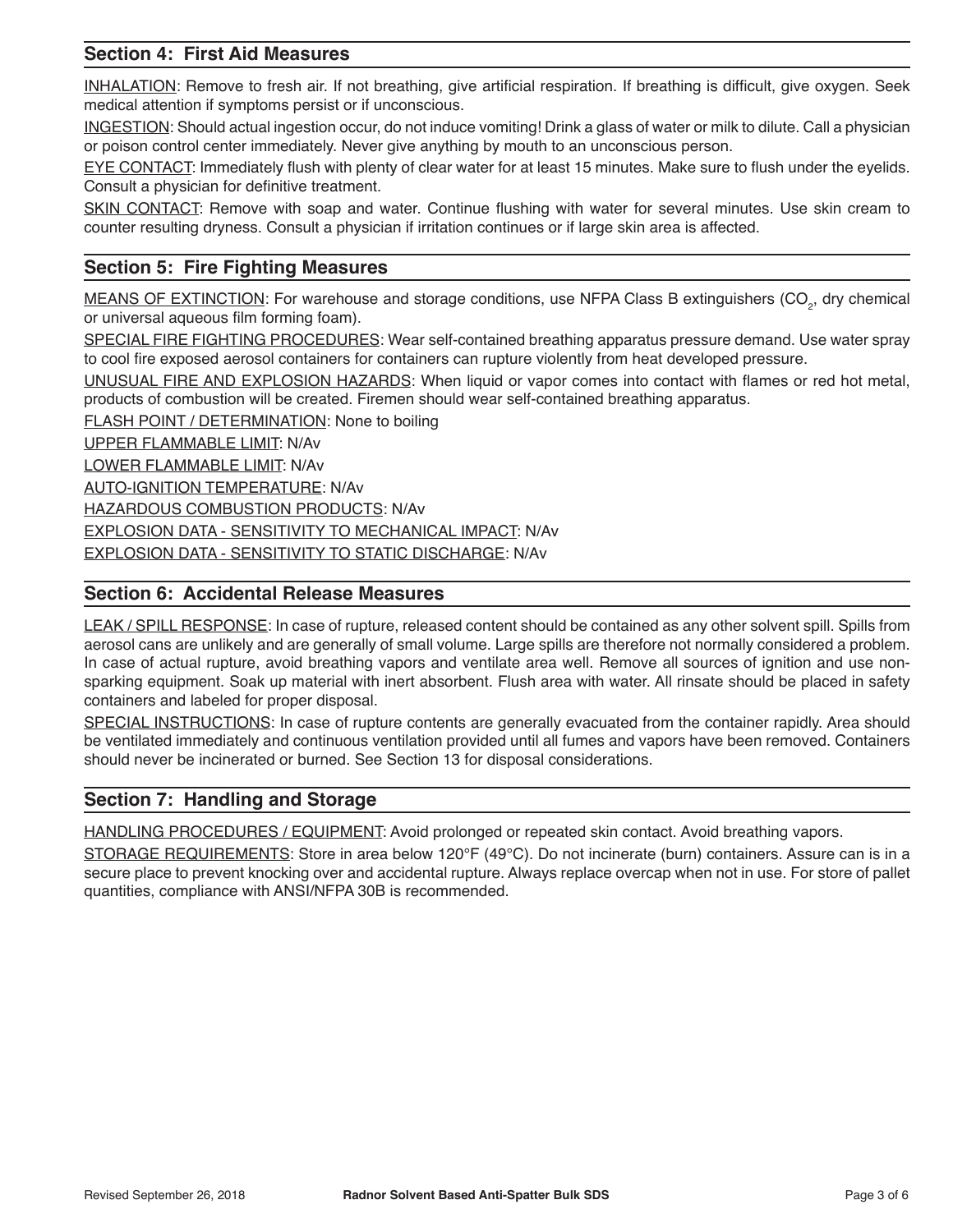## **Section 8: Exposure Controls / Personal Protection**

EYE PROTECTION: Safety glasses with side shields are recommended as a minimum for any type of industrial chemical handling. Where eye contact could occur, chemical splash proof goggles are recommended.

SKIN PROTECTION: For brief contact, no precautions other than clean body-covering clothing should be needed. When prolonged or repeated contact could occur, use protective clothing such as Sol-Vex® gloves or other clothing impervious to the ingredient listed in Section 2.

ENGINEERING CONTROLS: General ventilation (typically 10 air changes for hour) should be used. Ventilation rates should be matched to conditions. Local exhaust ventilation or an enclosed handling system, may be needed to control air contamination below that of the lowest TLV/PEL rated ingredient from Section 2.

EXPOSURE GUIDELINE LEVELS: Since this product is a mixture, an OSHA or ACGIH exposure value is not available. In determination of any exposure procedures, protection or testing use the lowest rated ingredient in Section 2.

#### **Control Parameters**

| <b>Chemical Name</b>                 | <b>Exposure Limits</b>                                                                                                               |
|--------------------------------------|--------------------------------------------------------------------------------------------------------------------------------------|
| Methylene Chloride (Dichloromethane) | 25ppm TWA OSHA PEL, 125 ppm STEL<br>50 ppm TWA ACGIH TLV<br>100 ppm TWA UK OEL, 300 ppm STEL<br>75 ppm TWA Germany AGS, 300 ppm STEL |
| Soya Lecithin                        | None Established                                                                                                                     |

In the United States, 29 CFR 1910.1052 is the OSHA regulation on Occupational Exposure to Methylene Chloride. Assure compliance with these regulations.

## **Section 9: Physical and Chemical Properties**

| <b>PHYSICAL STATE:</b><br><b>ODOR and APPEARANCE:</b><br><b>ODOR THRESHOLD:</b><br>SPECIFIC GRAVITY (H <sub>2</sub> O=1):<br>VAPOR PRESSURE (mm HG):<br>VAPOR DENSITY (AIR=1):<br>EVAPORATION RATE (BA=1):<br>BOILING POINT (°F):<br>FREEZE POINT (°F):<br>pH:<br>COEFFICIENT OF WATER/OIL DISTRIBUTION:<br>DENSITY:<br>SOLUBILITY IN WATER (% by weight):<br>% VOLATILE BY VOLUME: | Liquid<br>Clear to white liquid with a chloroform-like odor<br>N/Av<br>1.32<br>390<br>2.9<br>14.50<br>$104^{\circ}F$<br>N/Av<br>N/Av<br>N/Av<br>N/Av<br>1.3<br>20.0% Wt. Max |
|-------------------------------------------------------------------------------------------------------------------------------------------------------------------------------------------------------------------------------------------------------------------------------------------------------------------------------------------------------------------------------------|------------------------------------------------------------------------------------------------------------------------------------------------------------------------------|
| VOC'S:                                                                                                                                                                                                                                                                                                                                                                              | N/Av                                                                                                                                                                         |
|                                                                                                                                                                                                                                                                                                                                                                                     |                                                                                                                                                                              |

## **Section 10: Stability and Reactivity**

**STABILITY: Stable** 

CONDITIONS TO AVOID: Heat, sparks, open flame, red hot metal, electrical arcs, high pressure in aluminum systems. MATERIALS TO AVOID (INCOMPATIBILITIES): Strong oxidizing materials (i.e. oxygen, nitrogen, peroxide, oxidizers) and reactive metals (i.e. aluminum, potassium, sodium, etc).

CONDITIONS OF REACTIVITY: N/Av

<u>HAZARDOUS DECOMPOSITION BY-PRODUCTS</u>: CO, CO<sub>2</sub>, phosgene and /or HCl HAZARDOUS POLYMERIZATION: Will not occur.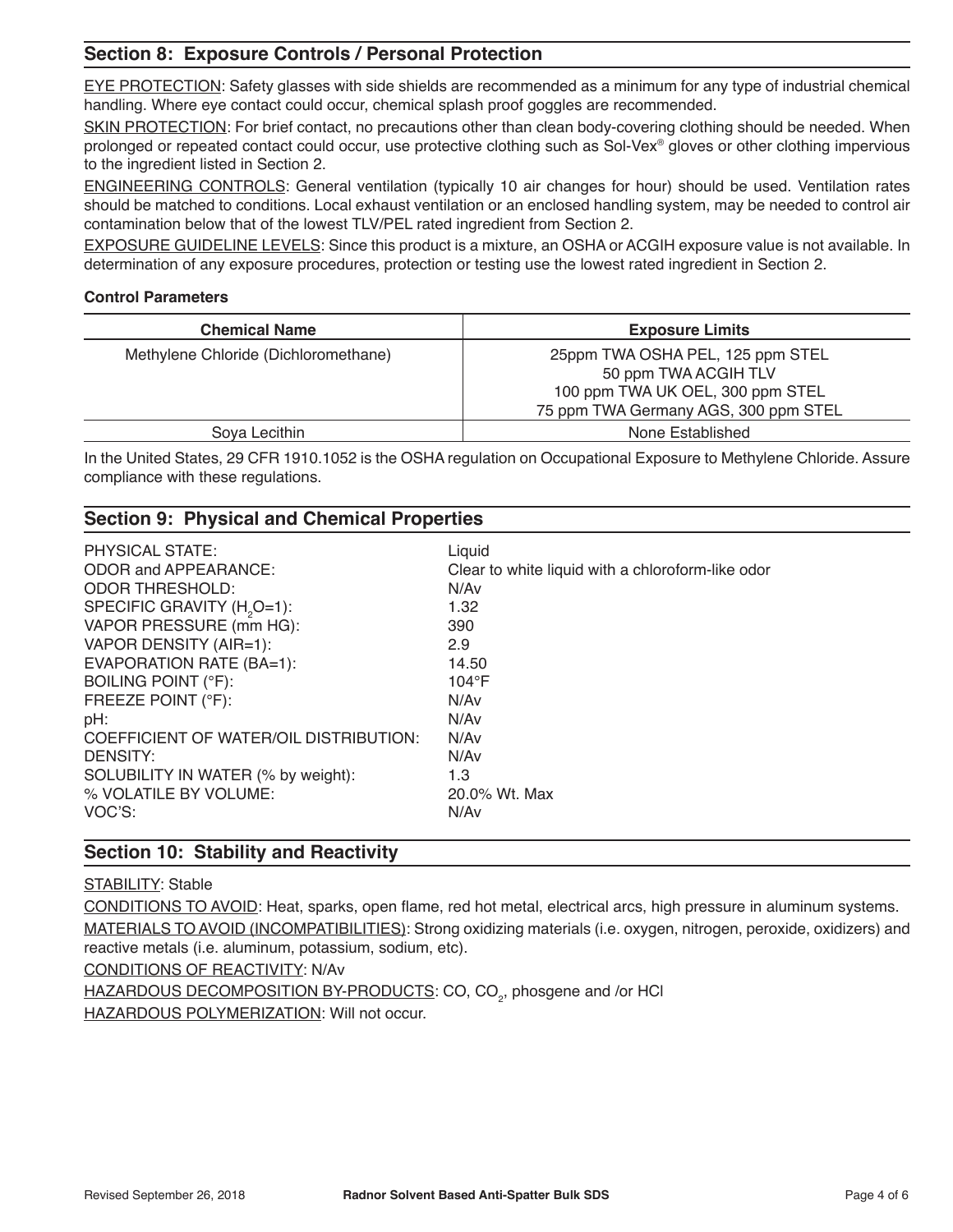## **Section 11: Toxicological Information**

 $LD50$  (oral, rat) = 1600 mg/Kg

LC50 (inhalation, rat) = 88,000 mg/m3 /30 min

ROUTES OF ENTRY: Inhalation [Y] Eve Contact [Y] Skin Contact [Y] Skin Absorption [Y] Ingestion [N]

EXPOSURE LIMITS: Since this product is a mixture, an OSHA or ACGIH exposure value is not available. In determination of any exposure procedures, protection or testing use the lowest rated ingredient in Section 2.

IRRITANCY OF PRODUCT: N/Av

SENSITIZATION TO PRODUCT / MEDICAL CONDITIONS AGGRAVATED: Prolonged contact with high concentrations can lead to serious kidney and liver damage.

#### CARCINOGENICITY:

This product contains Methylene Chloride which has been shown to cause cancer in certain laboratory animals when exposed to high vapor concentration over an extended period of time. While not proven to be carcinogenic to humans, if it should be found to be so, risk to health would depend on level and duration of exposure. Exposure to vapor should be minimized until risk to humans has been determined.

TERATOGENICITY / MUTAGENICITY / REPRODUCTIVE TOXICITY: Negative or equivocal results have been obtained in mutagenicity test using mammalian cells or animals. Results of AMES bacterial tests have generally been positive suggesting that genotoxic potential does not appear to be a significant factor in the toxicity of methylene chlorine. TOXICOLOGICAL DATA: N/Av

## **Section 12: Ecological Information**

ENVIRONMENTAL EFFECTS: This product has not been tested for environmental effects.

IMPORTANT ENVIRONMENTAL CHARACTERISTICS: N/Av

AQUATIC TOXICITY: N/Av

#### **Section 13: Disposal Considerations**

A container that does not contain a significant amount of liquid would meet the definition of scrap metal (40 CFR 261.1(c)  $(6)$ , and would be exempt from RCRA regulation under 40 CFR 261.6(a)(3)(iv) if it is to be recycled. If containers are to be disposed of (not recycled) it must be managed under all applicable RCRA and state regulations. Collected rinsate materials from spills may be hazardous wastes, and therefore subject to local, state and federal regulations.

## **Section 14: Transportation Information**

THIS MATERIAL IS **HAZARDOUS** (Per 49 CFR 172.101) BY THE U.S. DEPARTMENT OF TRANSPORTATION.

#### **BULK SHIPMENTS:**

PROPER SHIPPING NAME: RQ Dichloromethane Solution HAZARD CLASS NUMBER and DESCRIPTION: 6.1 (Toxic Material) UN IDENTIFICATION NUMBER: UN 1593 PACKING GROUP: PACKING ARE PG III DOT LABEL(S) REQUIRED: Keep Away From Food NORTH AMERICAN EMERGENCY RESPONSE GUIDEBOOK NUMBER, 1996: 160

#### **SHIPMENTS:**

MARINE POLLUTANT: This product does not contain any component designated by the DOT to be a Marine Pollutant (49 CFR 172.101, Appendix B).

TRANSPORT CANADA TRANSPORTATION OF DANGEROUS GOODS REGULATIONS: This material is considered as **DANGEROUS GOODS**. Use the above information for the preparation of Canadian shipments.